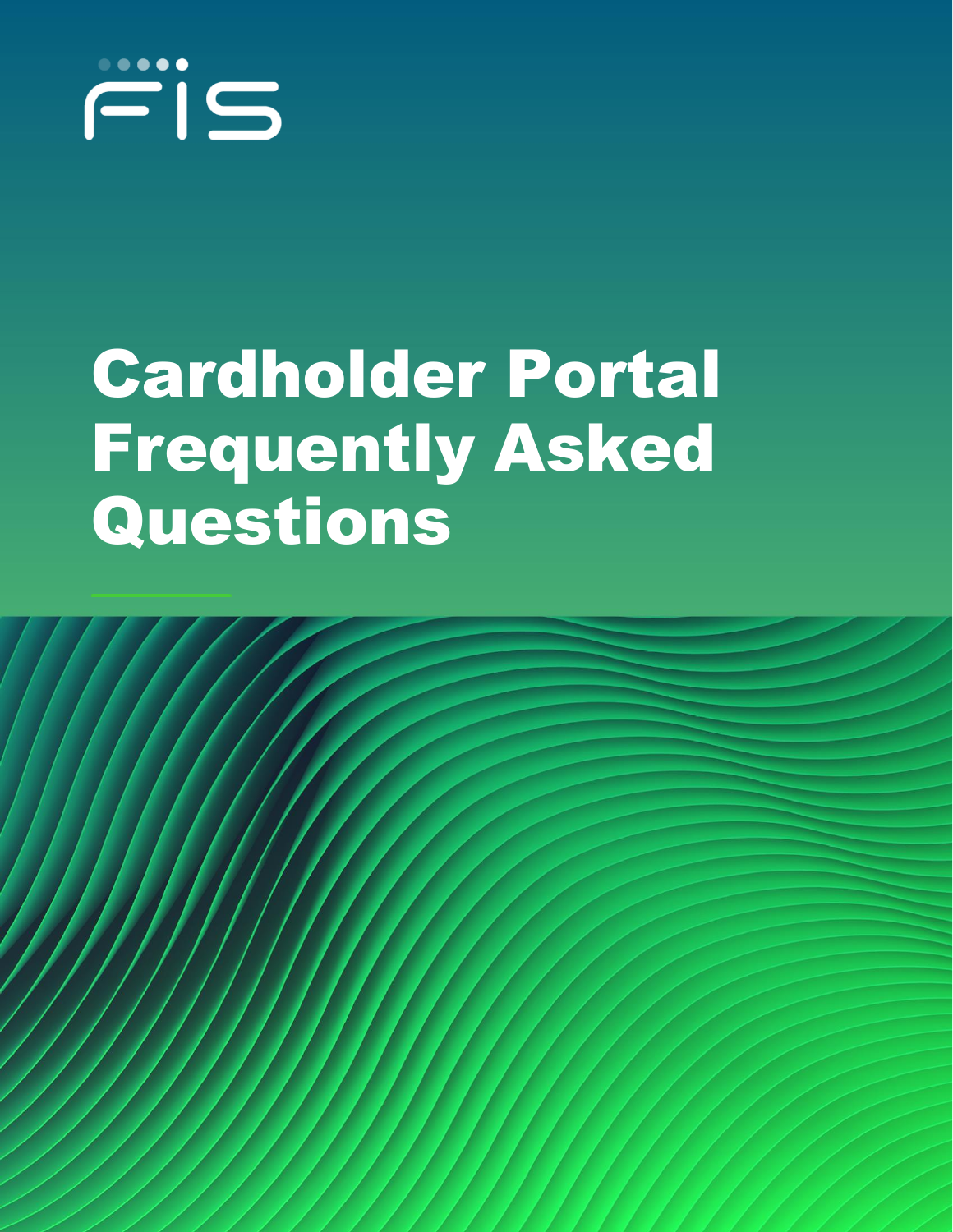#### *Table of Contents*

*Table of Contents* 

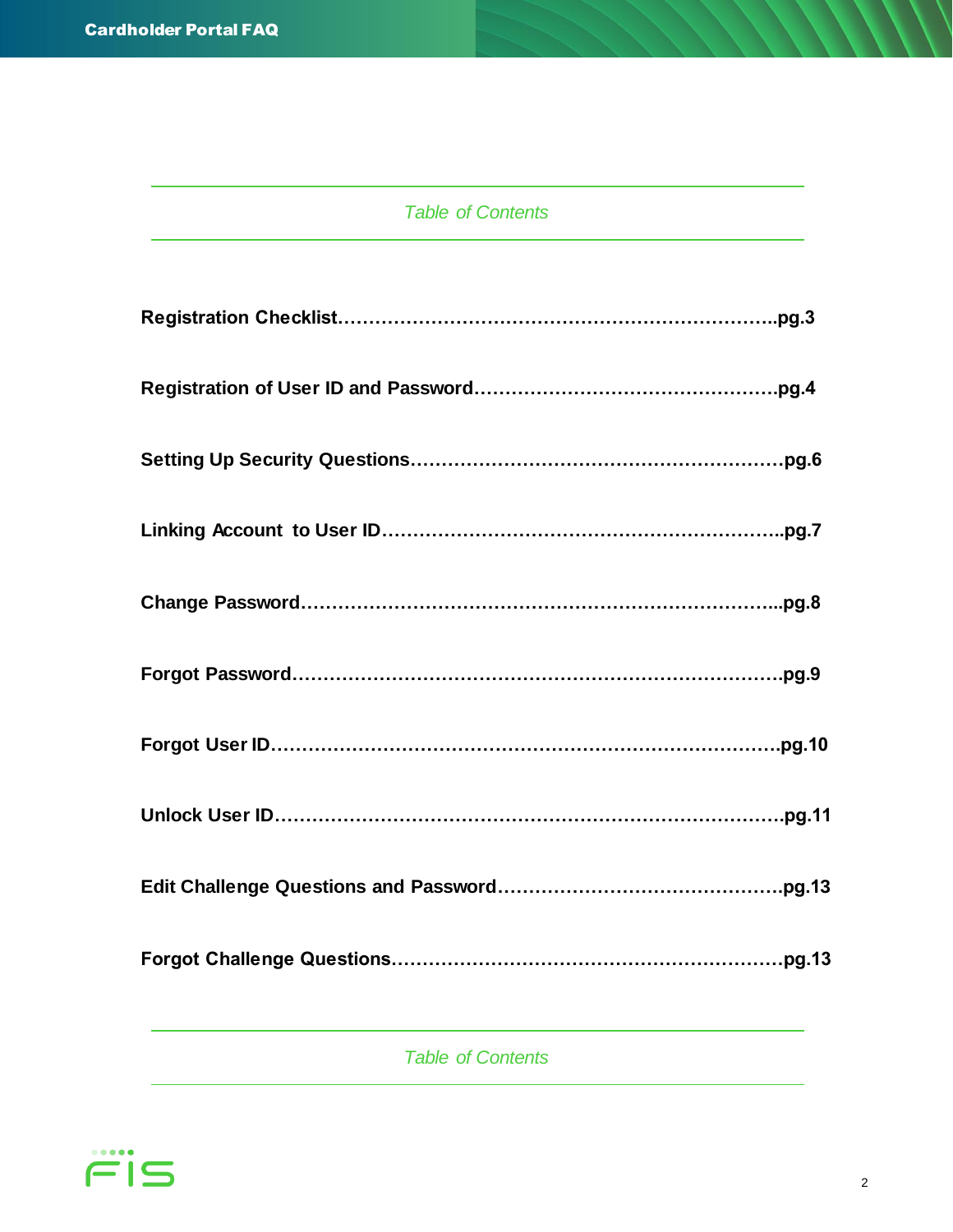<span id="page-2-0"></span>**Complete all the Required Check Boxes to Successfully Set up Your Account.**

| <b>Registration of User ID and Password</b>                              |
|--------------------------------------------------------------------------|
| Step 1: Select Register Here.                                            |
| Step 2: Enter Required Information and<br>create a User ID and Password. |

| <b>Setting Challenge Questions</b>                         |
|------------------------------------------------------------|
| Step 3: Select and Answer all three<br>Security Questions. |
| Step 4: Click DONE.                                        |

| <b>Linking User ID to Account</b>  |
|------------------------------------|
| Step 5: Click Add Account.         |
| Enter Card Number and Click NEXT.  |
| Step 6: Enter Validation Criteria. |
| Step 7: Click Add Card.            |

Contac[t ebtEDGE.Cardholder.portal@fisglobal.com](mailto:ebtEDGE.Cardholder.portal@fisglobal.com) if you have further questions. \*\* For your security please only send your Name, the last four digits on your card, and the issue you are experiencing. \*\*

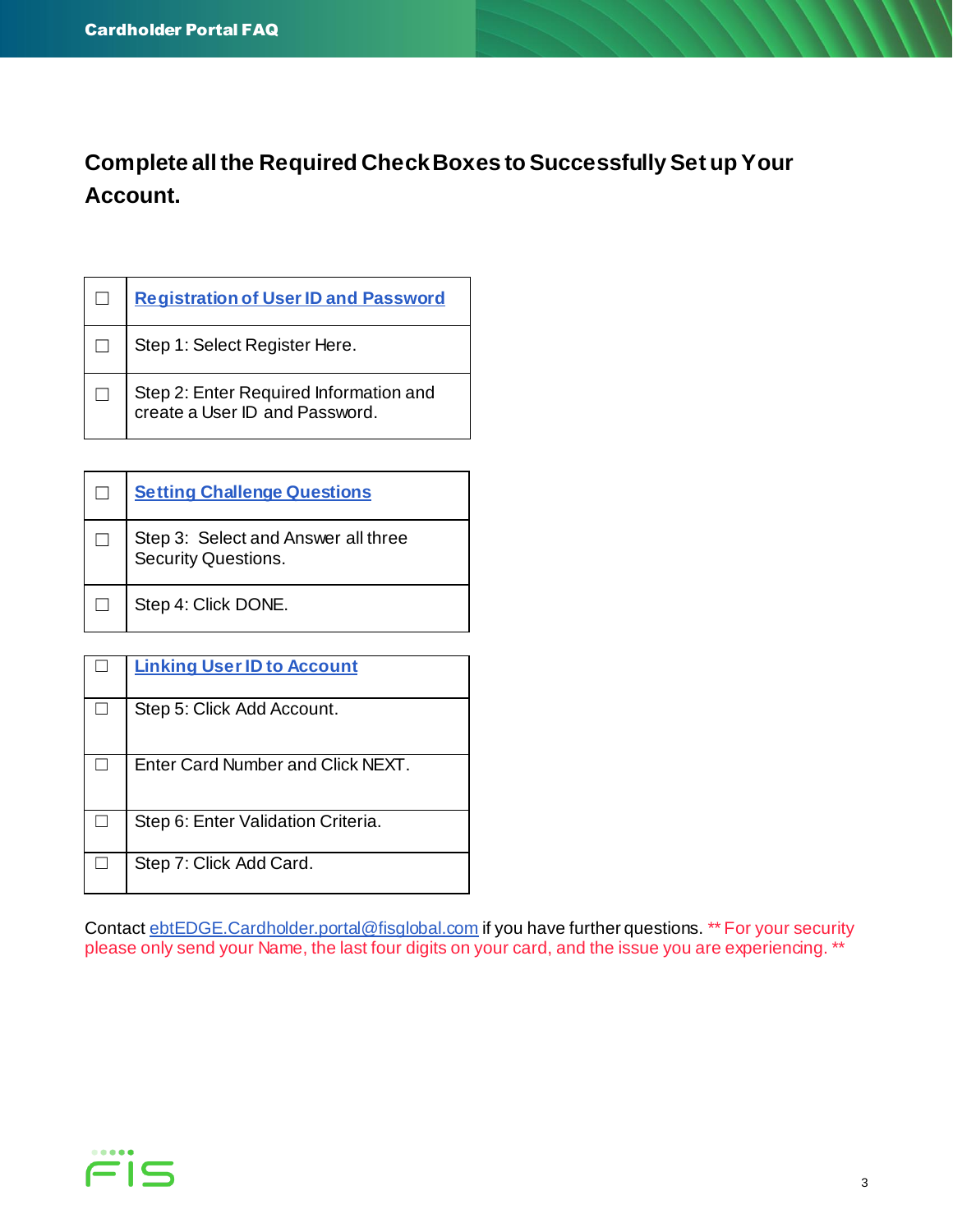## <span id="page-3-0"></span>**Registration of New User ID and Password**

1. Select **Register Here** on the Login page.

| Login                                                                                                                                                                                                                                                                                                                                                                                                                                                           |                       | English   Español   Kreyòl Ayisyen |
|-----------------------------------------------------------------------------------------------------------------------------------------------------------------------------------------------------------------------------------------------------------------------------------------------------------------------------------------------------------------------------------------------------------------------------------------------------------------|-----------------------|------------------------------------|
| You can easily access your account balance and review your transaction history at anytime.<br>Please login below by entering your User ID and Password.<br>Your User ID can be used to access both the ebtEDGE Cardholder portal and ebtEDGE<br>Mobile Application available in the Google Play or Apple App Store, there is no need to<br>register again.<br>First time logging in? Register Here<br>Trouble Registering and creating Password? Login FAQ here |                       |                                    |
| * User ID                                                                                                                                                                                                                                                                                                                                                                                                                                                       |                       |                                    |
| Password                                                                                                                                                                                                                                                                                                                                                                                                                                                        |                       |                                    |
|                                                                                                                                                                                                                                                                                                                                                                                                                                                                 |                       | Trouble signing in?<br>Login       |
| <b>Conditions of Use</b>                                                                                                                                                                                                                                                                                                                                                                                                                                        | <b>Privacy Policy</b> | <b>Accessibility</b>               |

2. Complete the required fields and click Register. The Register button becomes active after the user enters the required information on the screen.

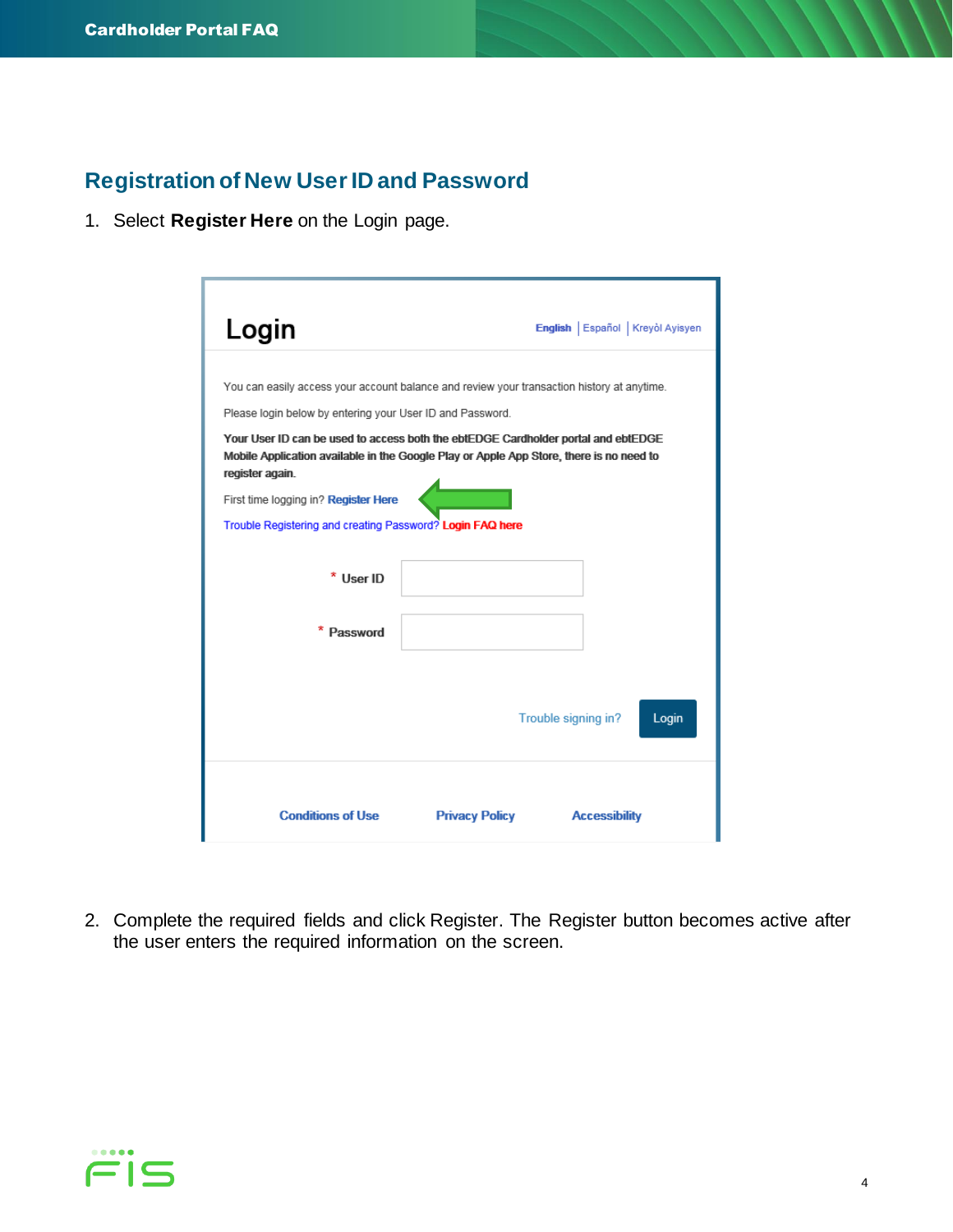|             | Please fill out all details accurately to create a User Profile.<br>Required Fields * |   |
|-------------|---------------------------------------------------------------------------------------|---|
|             | Trouble Registering and Creating Password? Login FAQ here                             |   |
| Θ           | User ID *                                                                             |   |
| Α           | Password *                                                                            |   |
| Α           | Re-Enter Password *                                                                   | Ø |
|             | First Name *                                                                          |   |
|             | Last Name *                                                                           |   |
| $\check{ }$ | Email Address *                                                                       |   |
|             | Phone Number*                                                                         |   |
|             | Cancel<br>Register                                                                    |   |
|             | Already Registered? Click here to Login                                               |   |

#### **Required Information:**

- **Unique User ID**
	- o The User ID must be between **4-35 characters** in length and contain at least one alphabetical character.
- **Password with Confirmation**
	- o The Password can be **6-8 characters** and must contain at least **one upper case alphabetical character, one lower case alphabetical character, and one number.** Special characters such as @, #, and \$ can be used.
- **First Name**
- **Last Name**
- **Email Address**

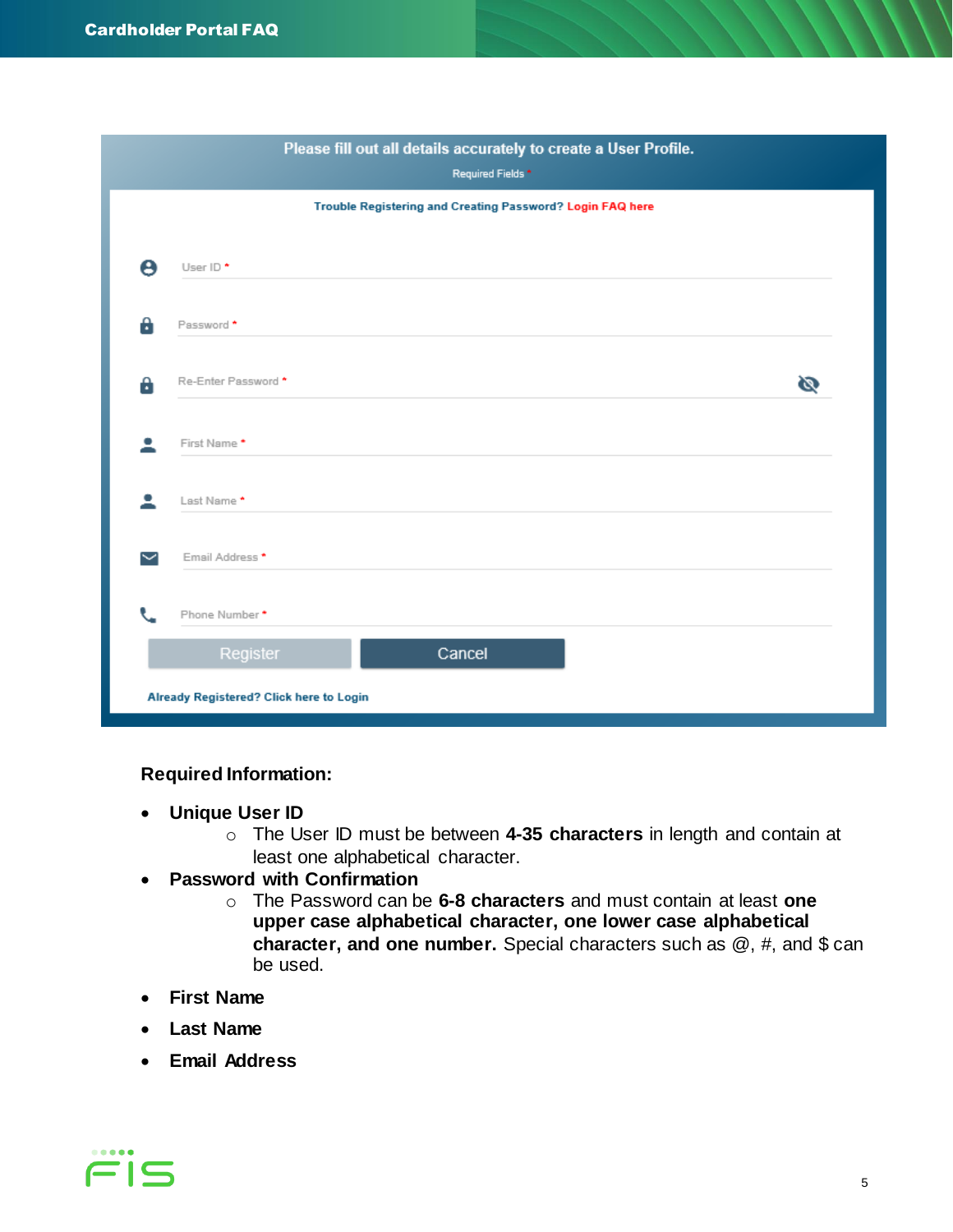- **Phone Number**
- Once the User ID and Password have been successfully created, the application will redirect the cardholder to setup challenge questions**.**

**[Click Here to go to Registration Checklist.](#page-2-0)**

#### <span id="page-5-0"></span>**Setting Challenge Questions**

After the cardholder has successfully created a User ID, the page will automatically be redirected to the Set Challenge Question page.

3. The application displays all three challenge questions on the screen. The cardholder selects a question from the Challenge Question drop-down and input their answer and confirm their answer.

| <b>Challenge Questions</b> | <b>Unoose Lan</b><br>English   Español   kreyòl                                                |  |
|----------------------------|------------------------------------------------------------------------------------------------|--|
|                            | Select or Edit 3 unique Challenge Questions below.<br>$0$ of $3$ set                           |  |
|                            | $\odot$<br>Q1.<br>Question 1                                                                   |  |
|                            | $\odot$<br>Question 2<br>Q2.                                                                   |  |
|                            | $\odot$<br>Question 3<br>$Q3$ .                                                                |  |
|                            | Done                                                                                           |  |
|                            |                                                                                                |  |
|                            |                                                                                                |  |
|                            | <b>Conditions of Use Privacy Policy Accessibility</b>                                          |  |
|                            | © 2019 Fidelity National Information Services, Inc. and its subsidiaries. All Rights Reserved. |  |

4. After all required fields are entered, click **DONE**. When all three challenge questions are successfully set, the cardholder's log in is complete, and the application displays the home page.

**Click Here to Return [to Registration Checklist.](#page-2-0)** 

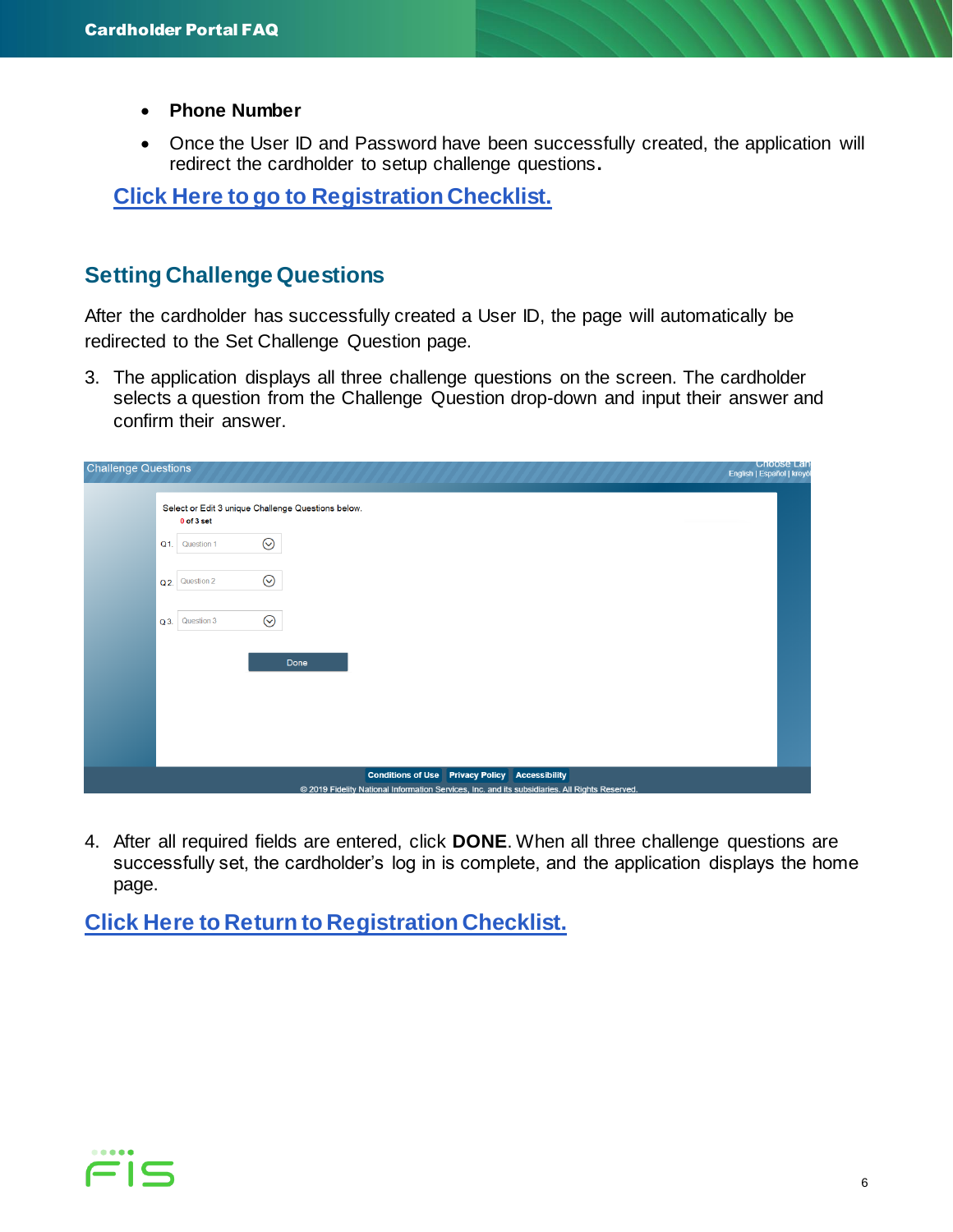## <span id="page-6-0"></span>**Linking Account to User ID**

5. To add an account to the User ID, the cardholder clicks the **Add Account**.



6. Enter the Card Number. Once the card number is validated, the screen will expand to show Next. Click the Next button to validate the card and display additional fields to validate the identity of the cardholder.

| Please enter your information below. |
|--------------------------------------|
| Required Fields*                     |
| Card Number*<br>6104230000000000     |
| $\Theta$ Next<br><b>Read</b>         |

- 7. Enter the validation criteria. This is the same information that is used to validate the cardholder's identity when a cardholder selects or changes the password to a card. Once all required fields are complete, the Add Card button will be enabled.
- 8. Click Add Card. When the card has been successfully added, the application will redirect the cardholder to the home page.

**[Click Here to Registration Checklist.](#page-2-0)** 

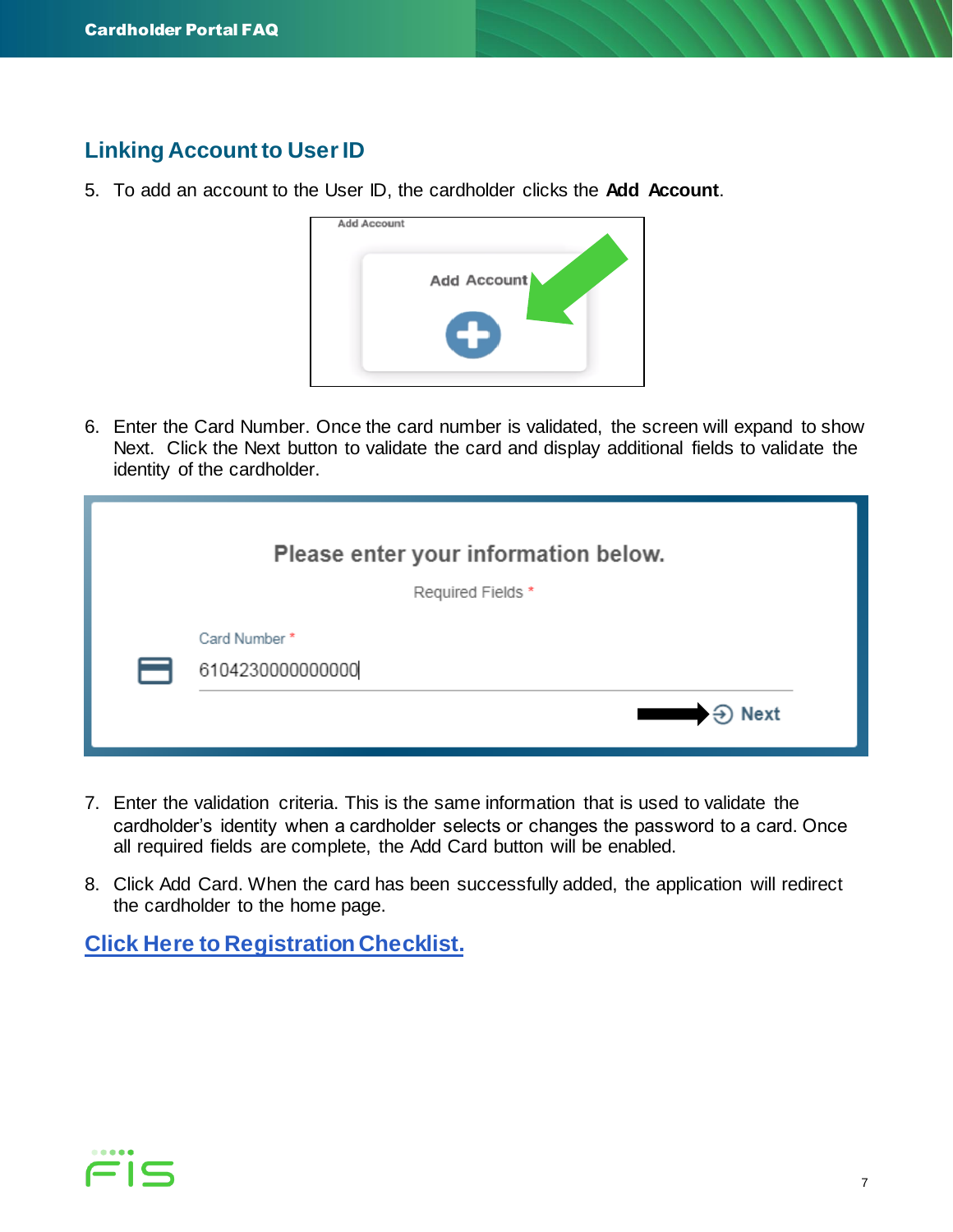## **Change Password**

1. Select Change Password under the Account Services drop-down on the home page.



2. Enter the current password in the Old Password field, and then the new password with confirmation.

|    | Please select a new password below.<br>Required Fields * |        |  |
|----|----------------------------------------------------------|--------|--|
| 9  | Old Password *                                           |        |  |
| ∶: | New Password *                                           |        |  |
| 8  | Re-enter New Password *                                  |        |  |
|    | Save                                                     | Cancel |  |

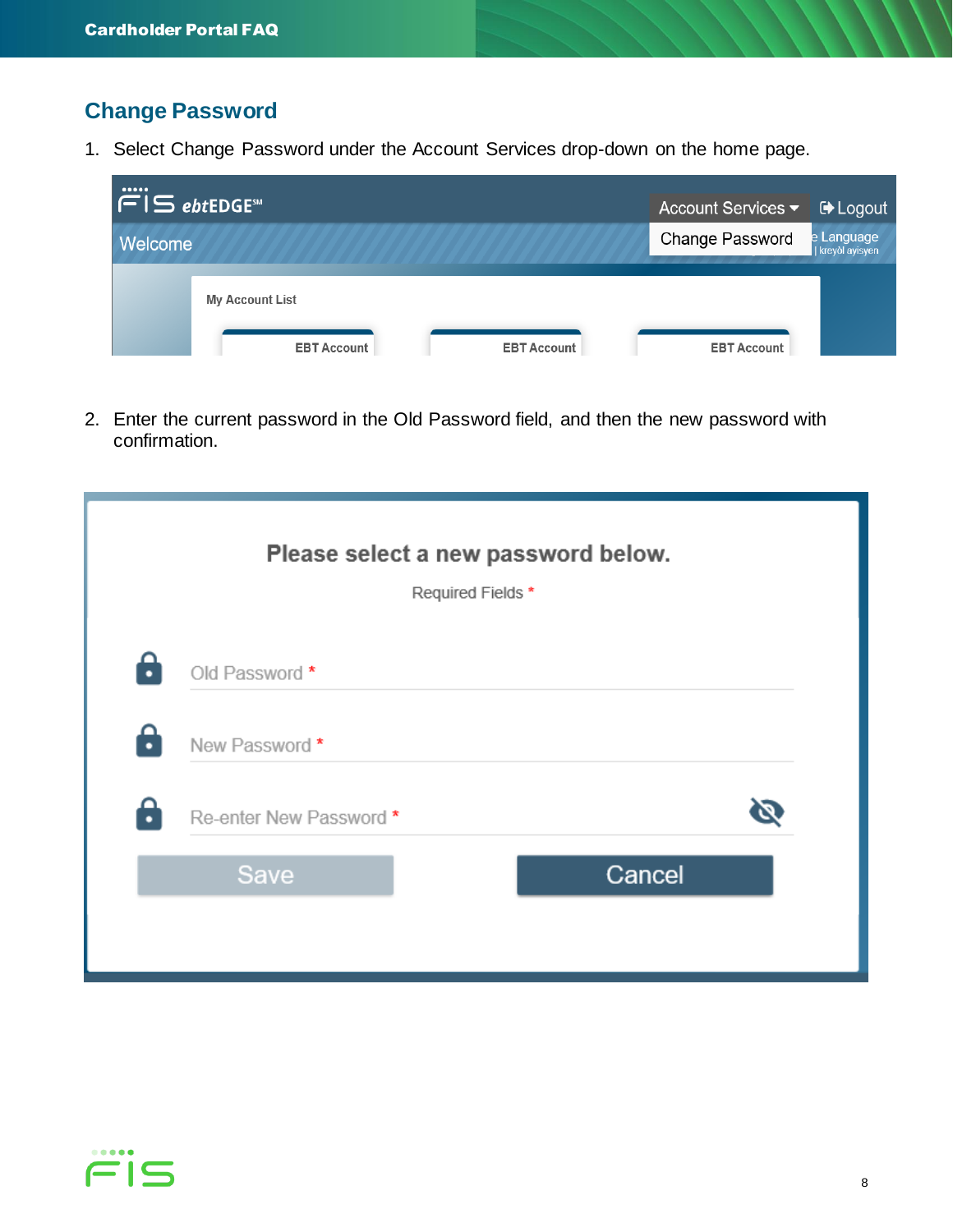3. Select the Save button to update the password. When the password has been successfully changed, the application will redirect the cardholder to the Login page where they can log in using the new password.

#### **Forgotten Password**

1. Select the Trouble signing in link on the Login page.

| Login                                                                                             | English   Español   Kreyöl Ayisyen                                                         |
|---------------------------------------------------------------------------------------------------|--------------------------------------------------------------------------------------------|
| Please login below by entering your User ID and Password.<br>First time logging in? Register Here | You can easily access your account balance and review your transaction history at anytime. |
| *User ID                                                                                          |                                                                                            |
|                                                                                                   | Trouble signing in?<br>Login                                                               |
|                                                                                                   | Conditions of Use Privacy Policy Accessibility                                             |

2. Select the 'I forgot my password' option. Enter the User ID to reset the password and click Proceed.

| Problems signing in to your account.                                 |
|----------------------------------------------------------------------|
| Please select your issue:<br>I forgot my password.                   |
| My User ID is locked.<br>To reset your password, enter your User ID. |
| Cancel<br>Proceed                                                    |
|                                                                      |

- 3. Enter the answers to all three challenge questions and click Proceed.
- 4. An email like the sample shown below will be sent to the email address used to register the User ID.

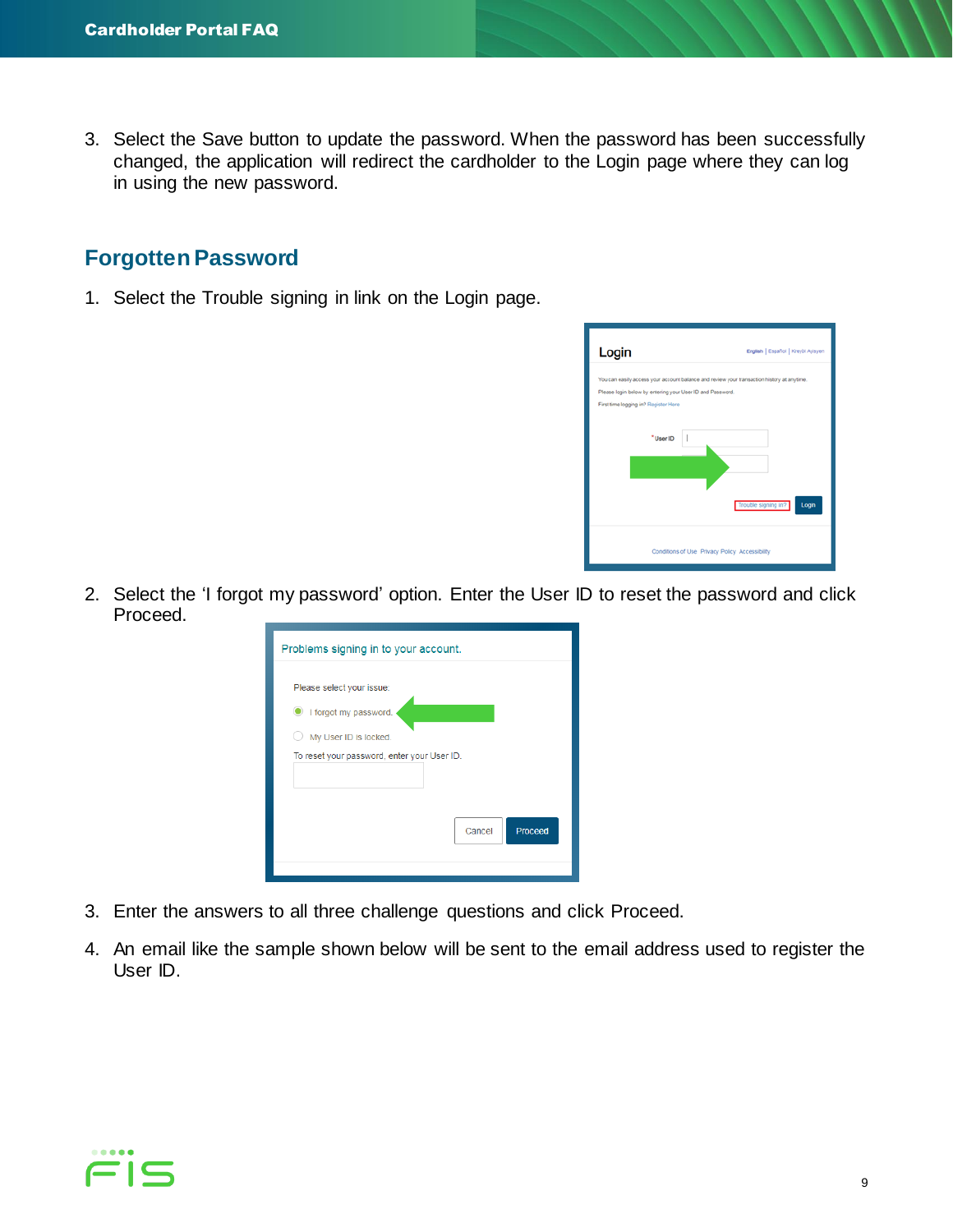| From: IdP Dev Messenger <idp-noreply@fisglobal.com></idp-noreply@fisglobal.com> |
|---------------------------------------------------------------------------------|
| Date: Thu, Mar 14, 2019, 7:06 AM                                                |
| Subject: Password Reset Notification                                            |
| To:                                                                             |
|                                                                                 |

The password for your account TESTSTATEID has been reset to: 0L79YU4MG1 The information contained in this message is proprietary and/or confidential. If you are not the intended recipient, please: (i) delete the message and all copies; (ii) do not disclose, distribute or use the message in any manner; and (iii) notify the sender immediately. In addition, please be aware that any message addressed to our domain is subject to archiving and review by persons other than the intended recipient. Thank you.

- 5. Log in to the application using the User ID and temporary password that was sent in the email.
- 6. The application redirects the cardholder to reset their password. Enter the current temporary password in the Old Password field and the new password with confirmation. Click Proceed when all fields are complete.
- 7. Upon successful password reset, the application redirects the cardholder to the home page.



## **Forgot User ID**

1. Select "Trouble Signing In" link on the Login page.

| Login                                                                                                                                                                                           | English   Español   Kreyöl Ayisyen |  |  |  |
|-------------------------------------------------------------------------------------------------------------------------------------------------------------------------------------------------|------------------------------------|--|--|--|
| You can easily access your account balance and review your transaction history at anytime.<br>Please login below by entering your User ID and Password.<br>First time logging in? Register Here |                                    |  |  |  |
| *User ID                                                                                                                                                                                        |                                    |  |  |  |
| * Password                                                                                                                                                                                      |                                    |  |  |  |
|                                                                                                                                                                                                 | Trouble signing in?<br>Login       |  |  |  |
| Conditions of Use Privacy Policy Accessibility                                                                                                                                                  |                                    |  |  |  |

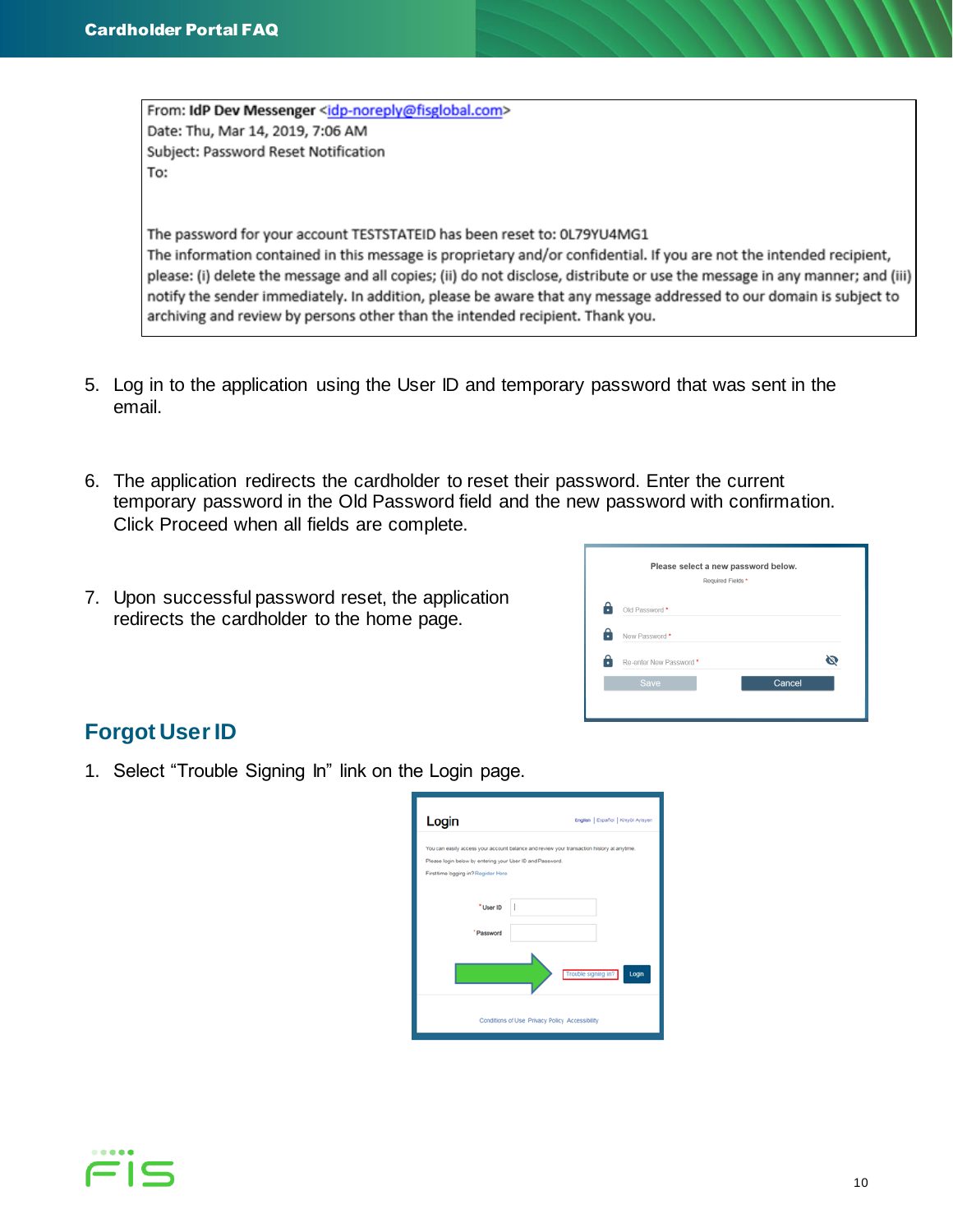2. Select "I forgot my User ID and click proceed. The user will be redirected to the Register Page to create a new account.

| Problems signing in to your account. |                   |
|--------------------------------------|-------------------|
| Please select your issue:            |                   |
| I forgot my password.                |                   |
| My User ID is locked.                |                   |
| I forgot my User ID.                 |                   |
| Please register a new User ID.       |                   |
|                                      | Proceed<br>Cancel |
|                                      |                   |

## **Unlock User ID**

1. Select the Trouble signing in link on the Login page.

| Login                                                     | English   Español   Kreyòl Ayisyen                                                                                                                                           |
|-----------------------------------------------------------|------------------------------------------------------------------------------------------------------------------------------------------------------------------------------|
|                                                           | You can easily access your account balance and review your transaction history at anytime.                                                                                   |
| Please login below by entering your User ID and Password. |                                                                                                                                                                              |
| register again.                                           | Your User ID can be used to access both the ebtEDGE Cardholder portal and ebtEDGE<br>Mobile Application available in the Google Play or Apple App Store, there is no need to |
| First time logging in? Register Here                      |                                                                                                                                                                              |
| Trouble Registering and creating Password? Login FAQ here |                                                                                                                                                                              |
| * User ID                                                 |                                                                                                                                                                              |
| Password                                                  |                                                                                                                                                                              |
|                                                           | Login<br>Trouble signing in?                                                                                                                                                 |
| <b>Conditions of Use</b>                                  | <b>Accessibility</b><br><b>Privacy Policy</b>                                                                                                                                |

**Note:** *The User ID will become locked out after 3 consecutive invalid access attempts.* 

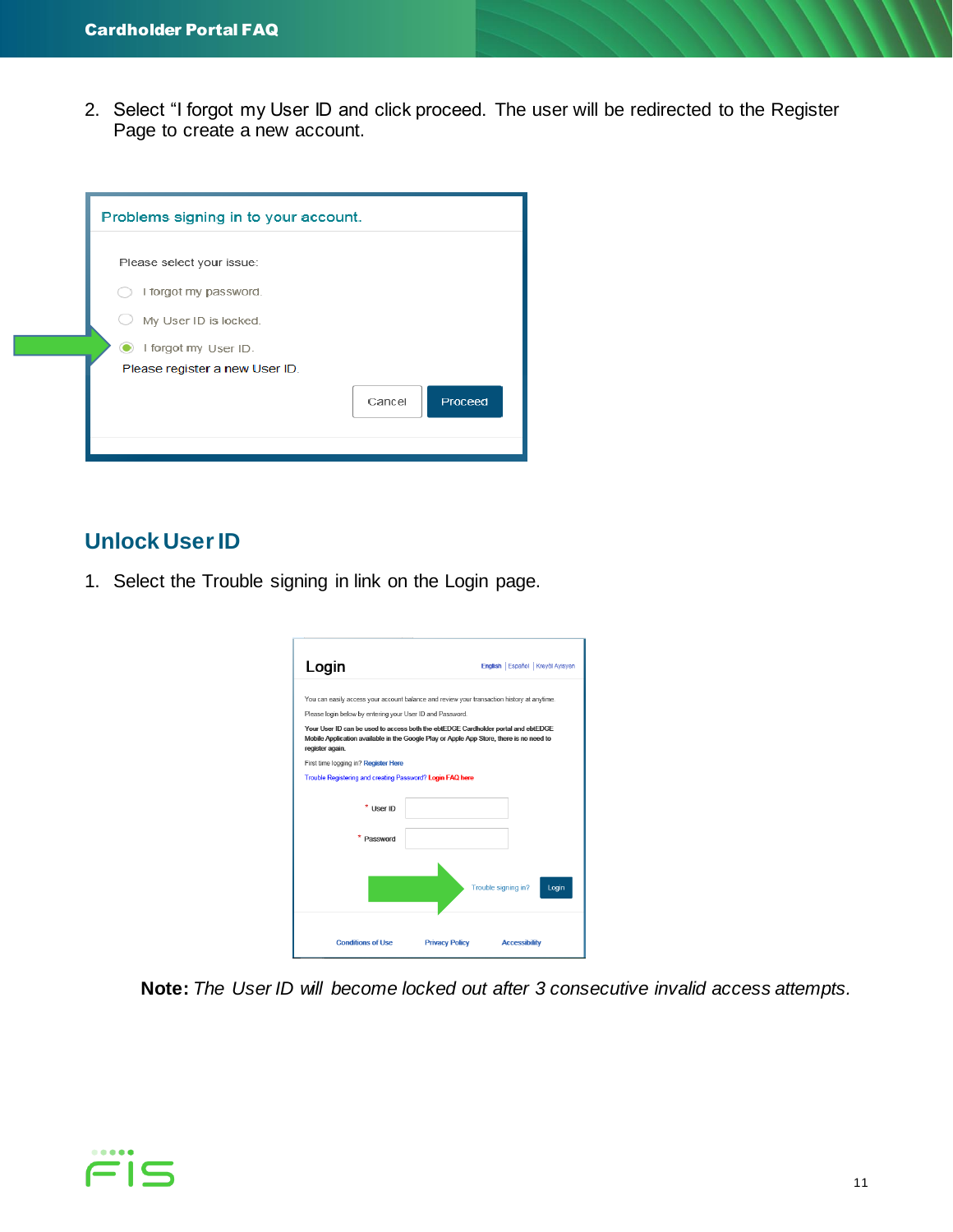| Email <idp-noreply@fisglobal.com><br/>Alert - ebtEDGE User ID Locked</idp-noreply@fisglobal.com>                                                                                                                                                                                                                                                                                             |  |
|----------------------------------------------------------------------------------------------------------------------------------------------------------------------------------------------------------------------------------------------------------------------------------------------------------------------------------------------------------------------------------------------|--|
| To<br>This message was sent with High importance.                                                                                                                                                                                                                                                                                                                                            |  |
| Attention User Name , Your User ID has been locked due to invalid attempts in accessing ebtEDGE. To unlock your User ID immediately, click here, select<br>"Trouble Signing In?" link and select the "My User ID is locked." The User ID will be automatically unlocked at 12 AM Central time. ----------This is a system<br>generated alert. Please do not reply to this message----------- |  |

2. Select the My User ID is locked option and click Proceed.

| Problems signing in to your account.                                        |  |  |  |  |  |  |
|-----------------------------------------------------------------------------|--|--|--|--|--|--|
| Please select your issue:<br>I forgot my password.<br>My User ID is locked. |  |  |  |  |  |  |
| I forgot my User ID.<br>Please register a new User ID.<br>Proceed<br>Cancel |  |  |  |  |  |  |

- 3. Enter the answers to all three challenge questions and click Proceed.
- 4. An email like the sample shown below will be sent to the email address used to register the User ID.